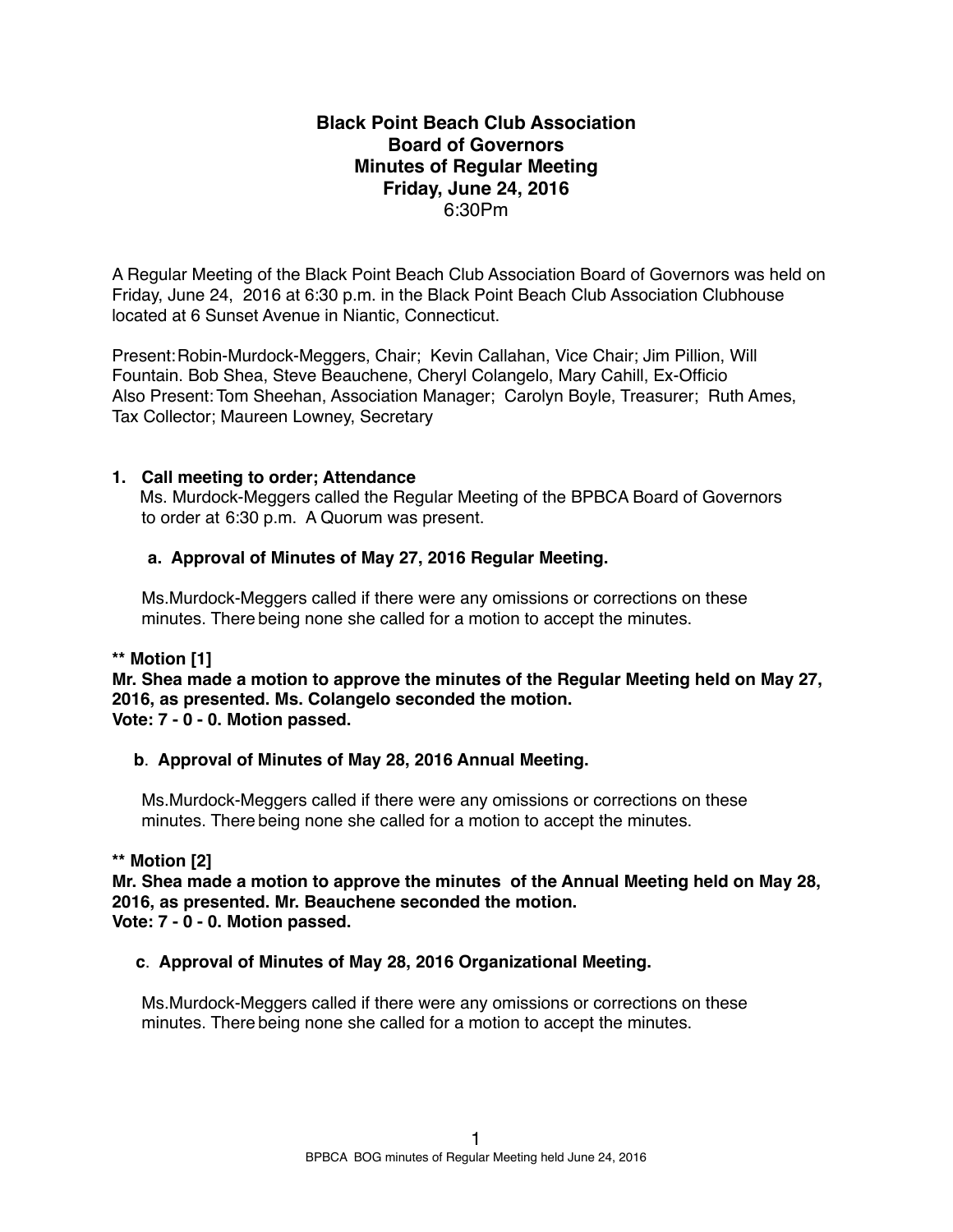# **\*\* Motion [3]**

**Mr. Shea made a motion to approve the minutes of the Organizational Meeting held on May 28, 2016, as presented. Mr. Pillion seconded the motion. Vote: 7 - 0 - 0. Motion passed.**

## **2. Public Comments**

Ms. Sandy Sheehan, 18 Indianola Rd., commented that she has had an over whelming response for tickets for the Black Point Beach 4th of July picnic. Ms. Sheehan said most people were taking the maximum of 6 tickets whether they needed that many or not.

Mr. Pillion thanked Sandy and Tom and commented that this is the first year with tickets for the picnic and it is an experiment .

 Ms. Kim Craven, 46 East Shore Dr., asked about a letter she sent to Mr. Sheehan regarding her sea wall and the BPBCA walkway.

Ms. Craven commented that the painted bike racks look nice, but asked if the association had permission from the town to paint the stop sign posts.

Mr.Sebastian Sanzaro, 9 East Shore Drive, asked about the new boat launch and if algae would build up on it. Mr. Sanzaro also asked if we needed the new railings.

Ms. Jane McLane, 24 Sea View Avenue, commented about the overgrown hedges at corner lots and the hazard it creates for drivers.

Ms. Kim Craven, 46 East Shore Drive, also commented on the overgrown hedges.

Ms. Barbara Johnston, 35 Sea Crest Avenue, commented on the overgrown hedges and the plantings in the right of ways. Ms. Johnston stated they are a hazard for drivers.

## **3**. **Reports**

## • **Treasurer's Report - Carolyn Boyle**

Ms. Boyle presented financial reports through June 22, 2016. Ms. Boyle stated that she needs all bills in by June 30th for the Boat Launch and the work that has been done on the beaches.

Ms. Murdock-Meggers called for a motion to accept the Treasurer's Report.

# **\*\* Motion [4] Mr. Pillion made a motion to accept the Treasurer's Report. Mr. Beauchene seconded the motion. Vote: 7 - 0 - 0. Motion passed.**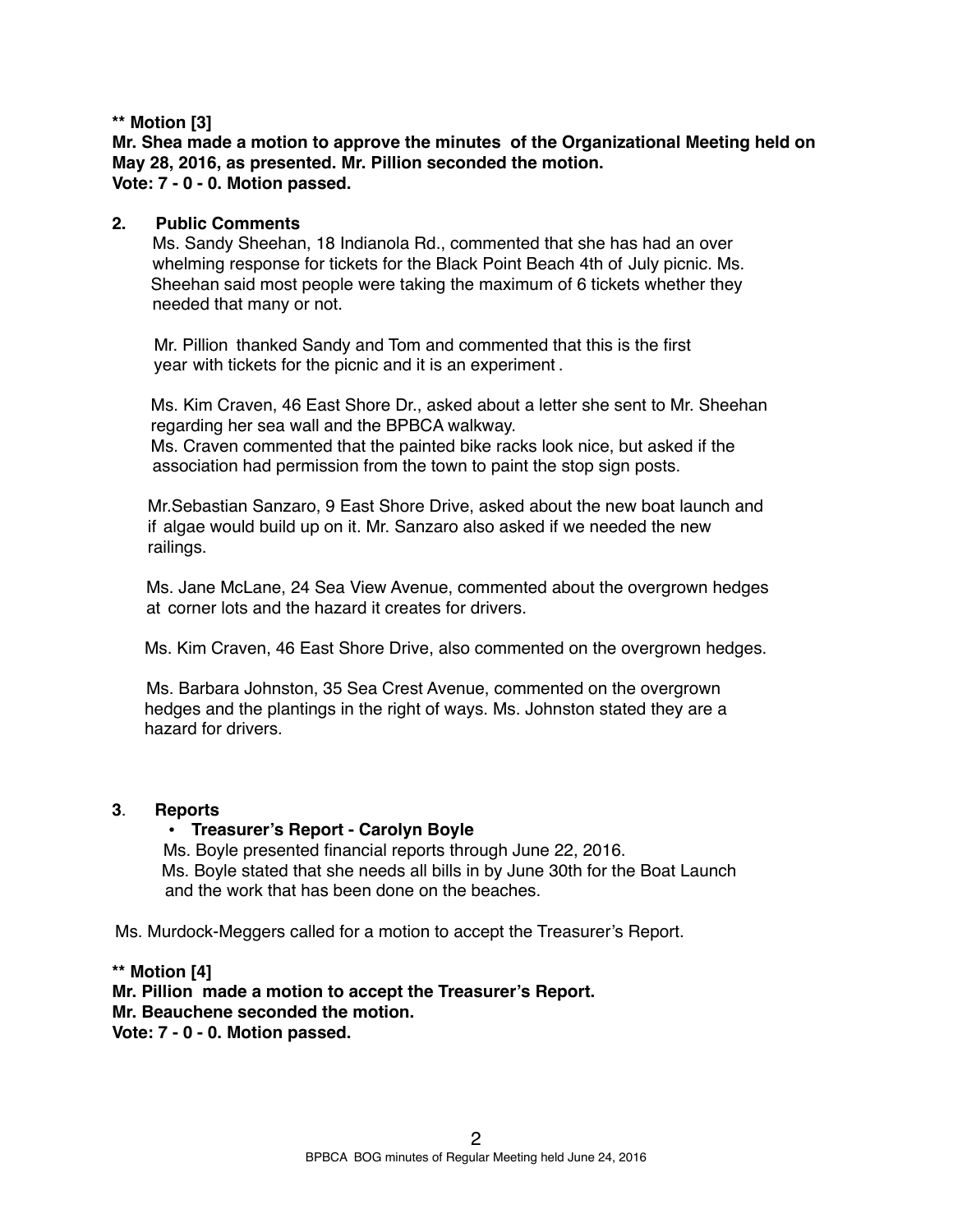## **• Tax Collector - Ruth Ames**

Ms. Ames reported that \$205,673.98 is to be collected in taxes for this fiscal year. To date \$102,987.38 has been collected. Ms. Ames reported that there is still \$98.47 owed from last year.

## **Ms. Murdock-Meggers asked for a vote to accept the Tax Collector's Report. Vote: 7 - 0 - 0 passed**

#### **• Boat Launch Report - Kevin Callahan**

Mr. Callahan reported that the work on the Boat Launch has been completed. He stated that the boat launch has a broom finish which should help with the algae, but will still get algae. Mr. Callahan also commented that the boat launch is not big enough to be wheelchair accessible as you would need to have a five foot radius.

#### **. 4th of July Picnic - Jim Pillion**

Mr. Pillion reported that they have recruited some volunteers, but they could use a few more.

#### **• Association Manager's Report - Tom Sheehan**

Mr. Sheehan presented his report (attached). Mr. Sheehan reported that the July 4th Annual Parade line up will start at the clubhouse grounds at 10:00Am, and the parade kicks off at 11:00Am sharp. Volunteers should arrive at the clubhouse between 10:00Am and 11:00Am. Mr. Sheehan responded to a member's comment, saying that a town truck stopped and thanked him for painting the fire hydrants. Mr. Sheehan also responded to a public comment saying the railings had to be replaced for safety and liability reasons.

Ms. Murdock-Meggers asked Mr. Sheehan to let the new guards know that paddle boarders need to be on the other side of the swim lines.

#### **• Chair's Report - Robin Murdock-Meggers**

Ms. Murdock-Meggers asked Mr. Pillion if he would like to continue as the Ex-Officio to the Zoning Board. Mr. Pillion said he would like to continue as Ex-Officio. Ms. Murdock-Meggers appointed Mr. Steve Beauchene as the Ex-Officio to the Zoning Board of Appeals.

Ms. Murdock-Meggers asked how to accommodate the kayaks and paddle boards. She said you can't accommodate everyone. She thought the kayak racks should stay where they were and not expand. Mr. Fountain commented that there was a build up of sand by the racks at Sea View and that it needed to be leveled off. Ms. Murdock-Meggers commented that the location of the kayak racks were voted on by our members by a paper ballot. Mr. Pillion suggested we form a Kayak committee. Ms. Murdock- Meggers asked Mr. Fountain and Ms. Colangelo to come up with some recommendations.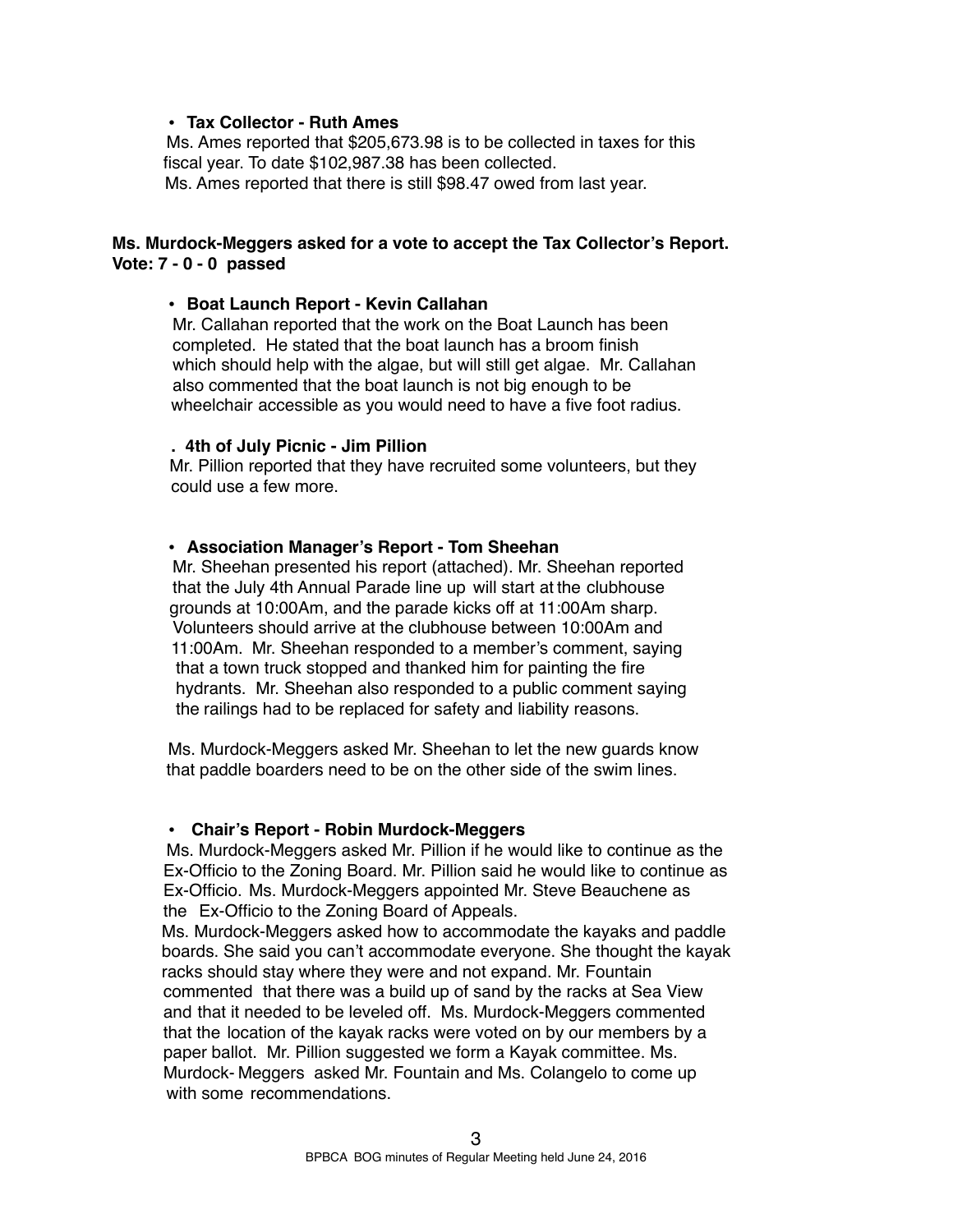Ms. Murdock-Meggers commented that she has talked with Mr. Murray, the zoning officer, about the hedges and bushes he is aware of them as is the town of East Lyme. She stated that she will be following up with Mr. Murray.

# **• Ex Officio to Zoning - Jim Pillion**

Mr. Pillion reported that the Zoning Board will be moving two alternates up to replace the two vacancies coming up on Aug 1.

# **\*\*Motion [5]**

**Mr. Pillion asked for a motion to appoint Mr. Jim Fox and Mr. Jim Mastria to the Zoning Commission for three year terms. (replacing Mr. Ned Cosgrove and Ms. Sharon Sklar.) Mr. Beauchene seconded the Motion.**

**Vote: 7 - 0 - 0 Motion passed**

• **Ex Officio to the Zoning Board of Appeals - Robin Murdock-Meggers** Ms. Murdock-Meggers stated there was nothing to report.

# **4. New Business**

Ms. Murdock-Meggers reported that members have contacted her about cleaning up the playground and about outdated equipment.

Mr. Shea stated that the BPBCA needed a maintenance vehicle for Mr. Sheehan and Mr. Gilson to carry supplies. Mr. Shea suggested a golf cart at a cost of \$4,700.00. Mr. Shea would be interested in a motion tonight. The cart would accommodate passengers and materials. The cart would be owned by BPBCA for use by our personnel. Ms. Murdock-Meggers stated that this had been voted on last year. Ms. Boyle stated that Mr. Gilson is not an employee he is paid \$40.00 per hour for his services and Mr. Sheehan is given \$125.00 per month allowance for his vehicle. Ms. Boyle stated that we are over our budget and it would be fiscally irresponsible.

## **\*\*Motion [6]**

**Mr. Shea made a motion to purchase a vehicle not to exceed \$4,700.00 for maintenance use for Black Point Beach. Mr. Pillion seconded the motion. Discussion followed.**

**Mr. Pillion said the golf cart was a good idea but not the right time to do it.**

## **\*\*Motion [7]**

**Mr. Shea made a motion to withdraw his motion. Mr. Pillion seconded the motion.**

Mr. Callahan asked about re-stacking the boulders and rocks to protect the fence and seawall between Sea Breeze and Sea View.

## **5. Old Business**

None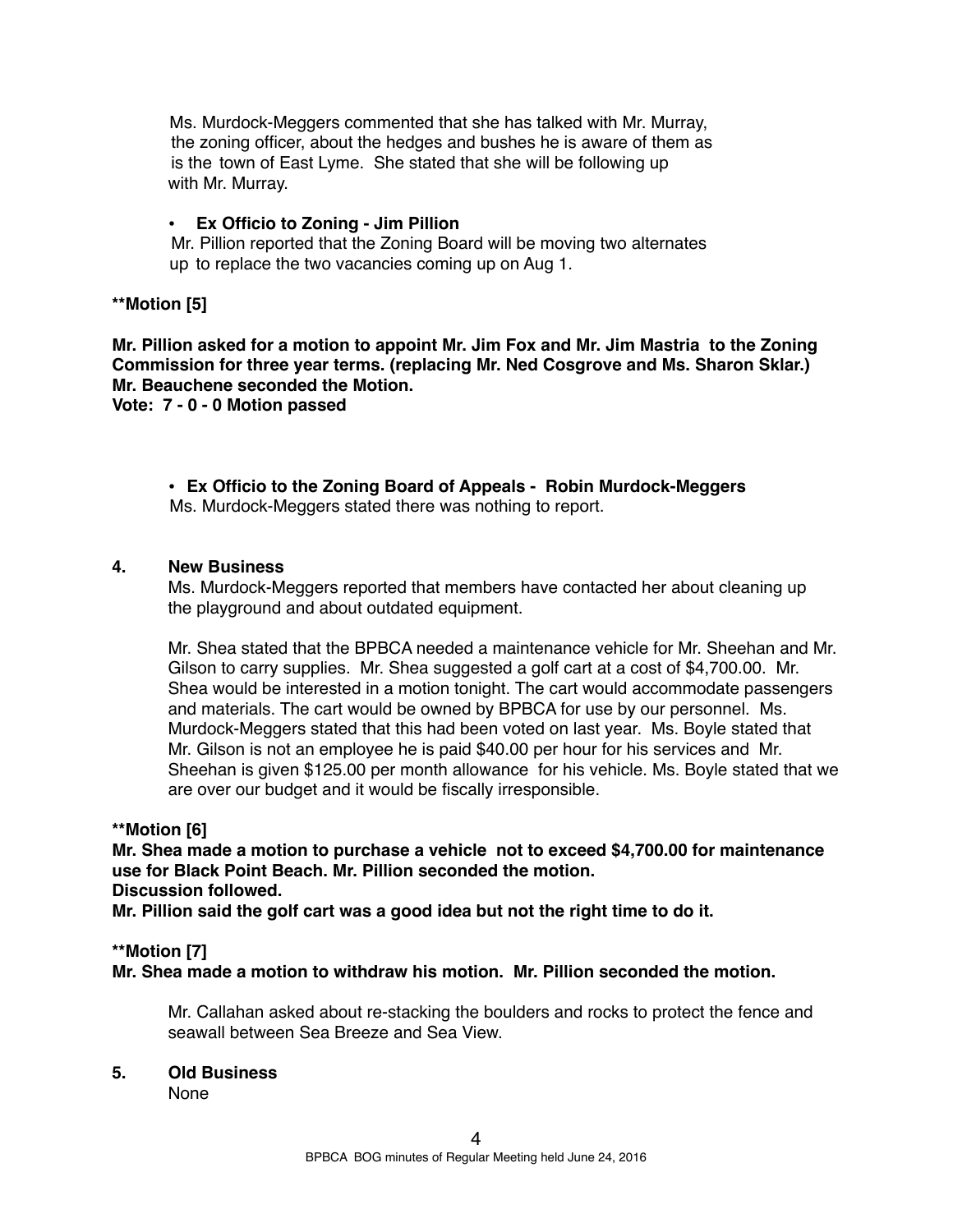# **6. Communications**

Made available (log attached)

# **7. BOG Response Responses given during reports**

# 8. **Executive Session**

Ms. Murdock-Meggers asked for a motion to enter Executive Session.

**\*\* Motion [8]**

**Mr. Pillion made a motion that the Board enter Executive Session at 8:20Pm to discuss personnel matters. Mr. Shea seconded the motion. Vote: 7 - 0 - 0 Motion passed** 

 **\*\* Motion [9]**

 **Mr. Shea made a motion to exit Executive Session at 8:39Pm. and return to the Regular Meeting. Mr. Pillion seconded the motion. Vote: 7 - 0 - 0 Motion passed**

# **9. Adjournment**

There being no further business before the Board, Ms. Murdock-Meggers called for a motion to adjourn.

# **\*\* Motion [10]**

**Mr. Shea made a motion to adjourn the BPBCA Board of Governors Regular Meeting of May 27, 2016p.m. at 8:40pm Mr. Pillion seconded the motion. Vote: 7 - 0 - 0 Motion passed.**

**Respectfully submitted,**

**Maureen Lowney, Secretary**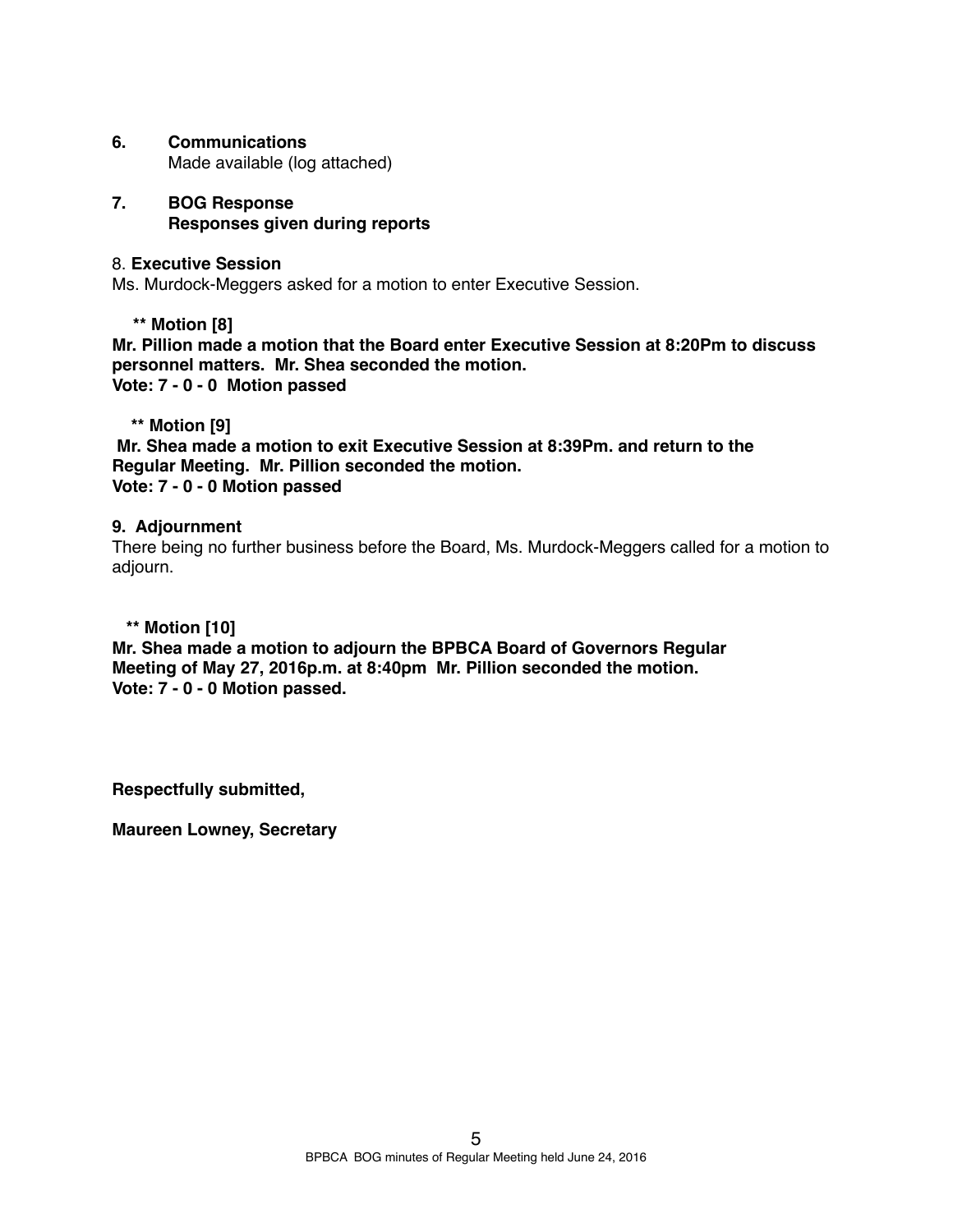# June 24th, 2016

- 1. First and Foremost Black Point and I owe a huge debt of gratitude to Ken Mattson, Indianola Road, who asked permission to do some plantings on the Main Beach right of way. He planted a few flowerbeds, and helped me to paint the bike rack now at Main Beach, as well as to relocate the no parking sign. In addition, he and his wife insisted on paying for the expenses associated with this project, as well as donating his time and labor to complete the project. He stated "I just want to give back to Black Point, because we love it here".
- 2. Also, Ken volunteered to help me with various projects, and this is a list of what has been completed:
	- a. Every Traffic signpost from Billow to Sea Crest on East Shore drive has been painted.
	- b. Nehantic Boat Ramp has been painted.
	- c. All bicycle racks have been painted on Nehantic Dr, Sea Breeze Ave, Osprey Rd, and the clubhouse.
	- d. Bench on White cap as well as bulletin board painted.
	- e. Basketball bench painted
	- f. New Plexi-Glass installed at Clubhouse Bulletin board
	- g. Ken is currently painting fire hydrants.
- 3. There is no way all of this could have been accomplished without Ken's help. In addition, we intend to keep going with Improvements to the playground area, plus additional Projects. We would appreciate any help from our members who would like to volunteer their time for various upcoming projects. We hope to complete the painting by the end of next week, so volunteers to help would be welcome. Please let me know if anyone would like to help.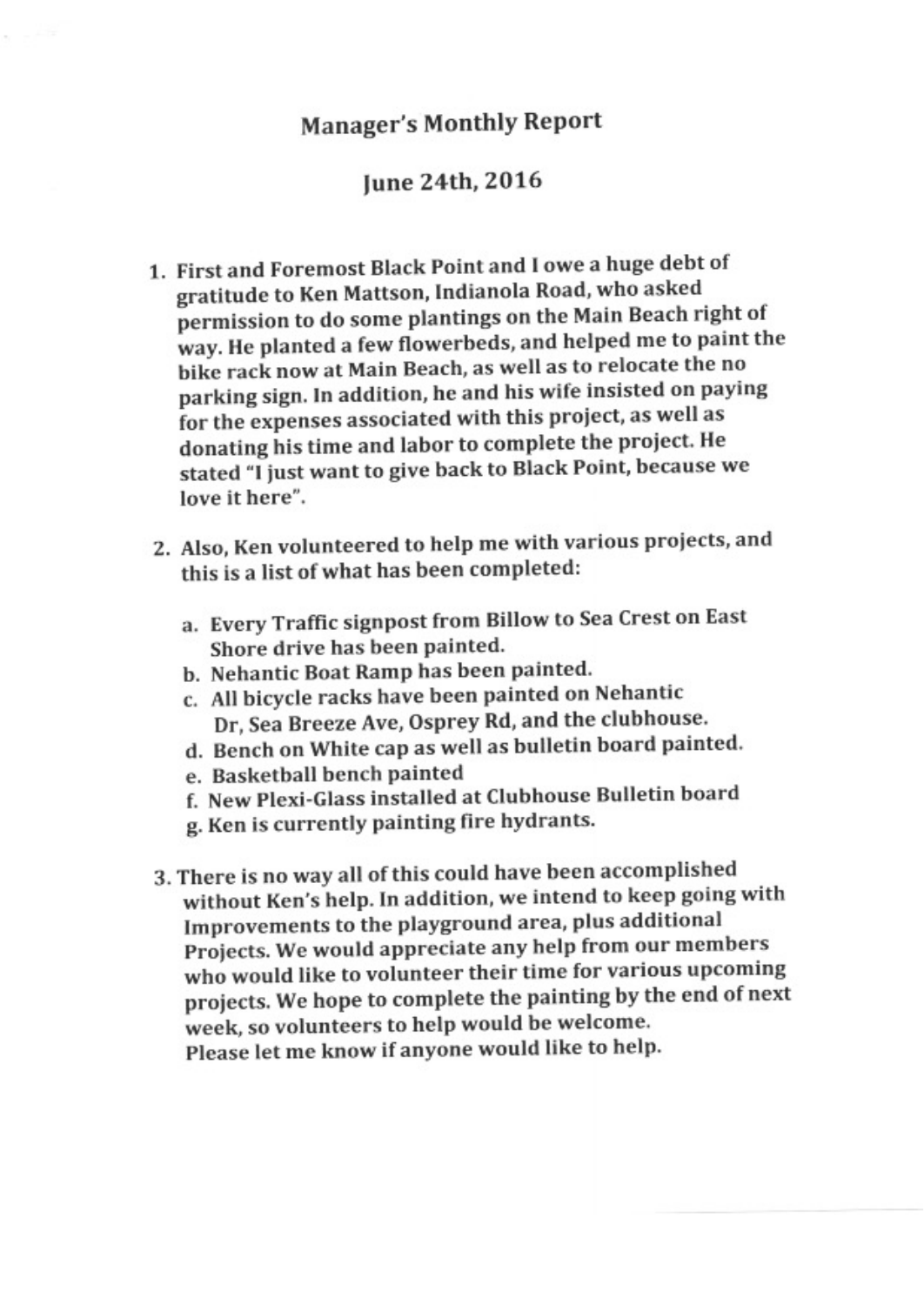4. The right of ways is now being mowed every 2 weeks, and the Clubhouse passed the Fire Marshall's Inspection

5. Weekend Police coverage started June 17th, and will continue through Labor Day weekend.

6. Thank you to the Men's Club for their purchase and installation of 2 benches at the bocce court. The old benches will be recycled to the shuffleboard courts.

7. A very sincere thanks to all the people who have volunteered to help with the 4<sup>th</sup> of July picnic. Anyone who wants to lend a hand setting up and decorating the clubhouse on Sunday evening, July 3rd would be very welcome, at 4:00PM.

8. Volunteers for the 4<sup>th</sup> should plan on arriving at the clubhouse between 10:00 AM and 11:00 AM. Any amount of time you can give will be greatly appreciated.

9. The parade line up will start at the clubhouse grounds at 10:00 AM, and the parade will start at 11:00AM sharp.

10. Today, June 24th, the Nehantic right of way ramp leading to the jetty has been resurfaced by Classic Concrete. Plus, we discovered a major crack on the steel pier on Main Beach, and thankfully Mike Nebelung was instrumental in getting the cement to this repair site, which was then completed by Classic Concrete.

11. Also. Today, June 24th, Mike installed the gangplank for the boat ramp dock today.

12. W have new beach patrol staff this year, including Vann Moffet, Margaret Keithline, and Mia Salvemini. All three are former counselors of our recreation program, and I ask that everyone please make them feel welcome, as well as supporting them in their efforts on the beach this year.

Tom Sheehan, Association Manager